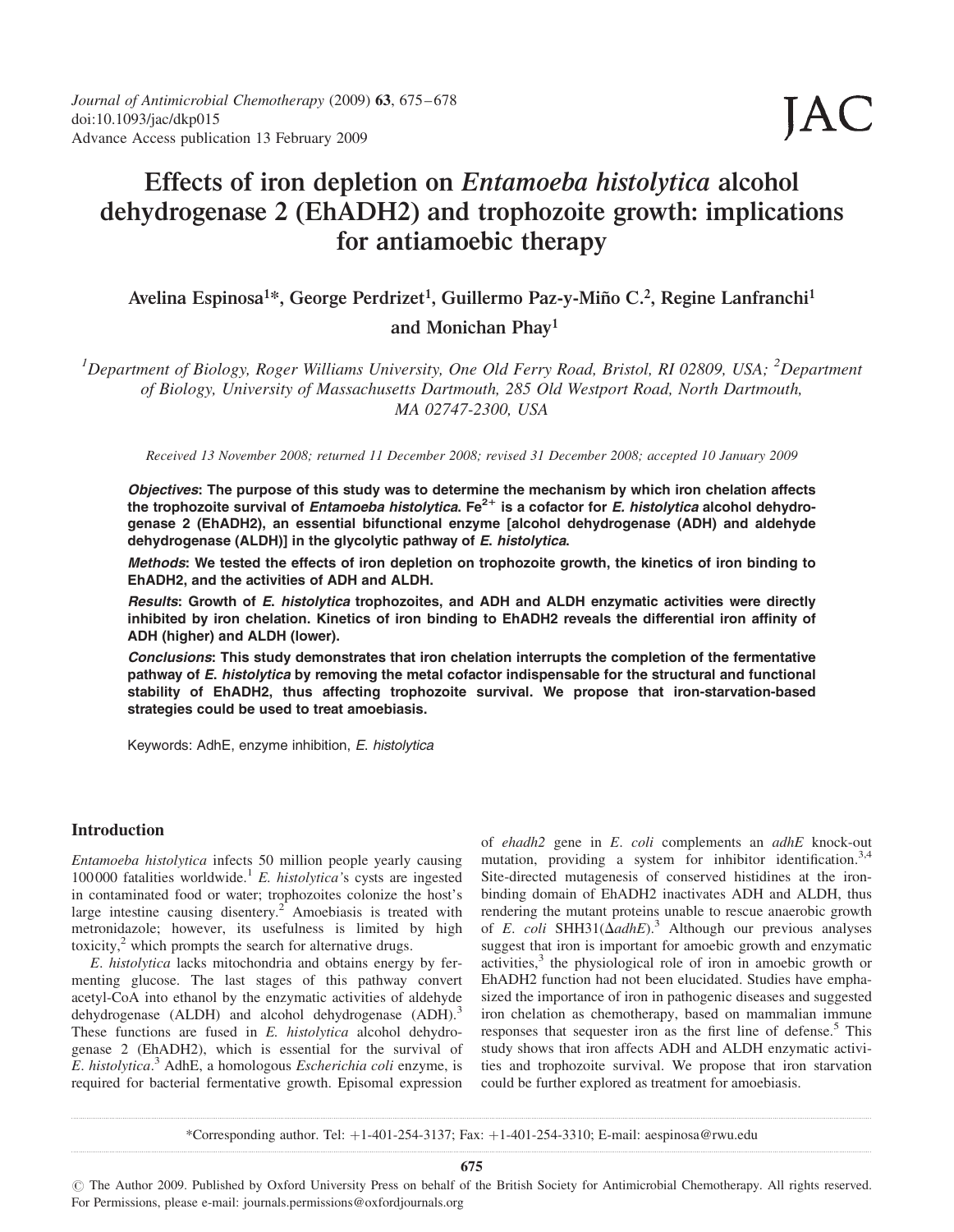### Espinosa et al.

### Materials and methods

### E. histolytica strain/growth conditions

E. histolytica strain HM1:1MSS trophozoites were cultured under axenic conditions as described previously. $3$  Initial inoculations of  $5 \times 10^3$  trophozoites/tube were grown for 48, 72 and 96 h and counted using a haemocytometer.

### Metal/chelation effects on E. histolytica's trophozoite growth

Amoebic trophozoites  $(5 \times 10^3)$  were grown for 48, 72 and 96 h in TYI-S-33 alone or with 30  $\mu$ M ferrous sulphate, 50  $\mu$ M zinc sulphate,  $30 \mu M$  1,10-phenanthroline or a combination of  $30 \mu M$  ferrous sulphate  $+30 \mu M$  1,10-phenanthroline. To measure the reversal of the chelators' inhibitory effect on growth of E. histolytica, amoebic trophozoites were grown with  $30 \mu M$  1,10-phenanthroline for 7 h, then exposed to 30  $\mu$ M ferrous sulphate, 30  $\mu$ M ferrous sulphate + 30  $\mu$ M zinc sulphate + 30  $\mu$ M 1,10-phenanthroline or 30  $\mu$ M 1,10-phenanthroline, or left in TYI medium alone (control) for 7, 24 and 40 h, and counted.

### Assessment of EhADH2 ADH and ALDH activities

Bacterial cells were processed as described elsewhere.<sup>3,4</sup> Bacterial lysates were used to measure NAD<sup>+</sup>-dependent ALDH and ADH activities. ALDH activity was assayed spectrophotometrically by measuring the decrease in absorbance at 340 nm, following the oxidation of NADH to NAD using acetyl-CoA as a substrate.<sup>3,4</sup> ADH activity was measured similarly, by substituting acetaldehyde for acetyl-CoA as a substrate.<sup>3,4</sup> One unit of enzyme activity is defined as that which consumed 1 mmol of NADH or  $NAD<sup>+</sup>/min$ . Activity values were averaged from three independent experiments. All samples were confirmed by SDS–PAGE and western blot analyses.<sup>3</sup>

### Effect of metal cofactors on EhADH2 catalytic activity

 $Fe<sup>2+</sup>$  content of bacterial lysates was determined colorimetrically using 1,10-phenanthroline as an indicator with an extinction coefficient of 31.5 mM/cm at 510 nm.<sup>6</sup> EhADH2 was added to an excess of 1.5 mM (3-fold) 1,10-phenanthroline in 100 mM Trizma, pH 7.5. The 1,10-phenanthroline  $\text{Fe}^{2+}$  complexes were removed by dialysis

Table 1. EhADH2 enzymatic activities are rescued by adding iron

| Metal/chelator additives                                             | $ADH$ ( $U/mg$ ) | $ALDH$ (U/mg) |
|----------------------------------------------------------------------|------------------|---------------|
| M9 medium only                                                       | $1.31 + 0.52$    | $0.41 + 0.19$ |
| 30 $\mu$ M Fe <sup>2+</sup>                                          | $27.88 + 2.40$   | $7.67 + 1.19$ |
| 50 $\mu$ M $\text{Zn}^{2+}$                                          | $0.23 + 0.17$    | $-0.03 + 0.3$ |
| $30 \mu M$ 1,10-phenanthroline                                       | $0.71 + 0.46$    | $-0.15 + 0.8$ |
| 30 $\mu$ M 1,10-phenanthroline + 30 $\mu$ M Fe <sup>2+</sup>         | $28.83 + 1.14$   | $9.21 + 1.24$ |
| 30 μM 1,10-phenanthroline + 30 μM Fe <sup>2+</sup> + 50 μM $Zn^{2+}$ | $22.67 + 2.51$   | $8.56 + 0.39$ |

NAD-dependent ADH and ALDH activities were measured from partially purified bacterial lysates of E. coli SHH31 expressing wild-type recombinant EhADH2 enzyme to which indicated metals, chelator or combined additives were added.



Figure 1. Iron-binding constants. Double reciprocal plot displaying initial rate of NADH-dependent acetyl-CoA and acetaldehyde dehydrogenase reaction as a function of Fe<sup>2+</sup> concentration. Fe<sup>2+</sup> was removed from partially purified EhADH2 with phenanthroline. The concentration of Fe<sup>2+</sup> present in the standard activity assay buffer was then varied between 10 and 500  $\mu$ M, and the initial rate of reaction was measured. Lineweaver–Burk plots were constructed and constants were calculated. Acetyl-CoA+Fe<sup>2+</sup>, filled diamonds; acetaldehyde +Fe<sup>2+</sup>, open circles.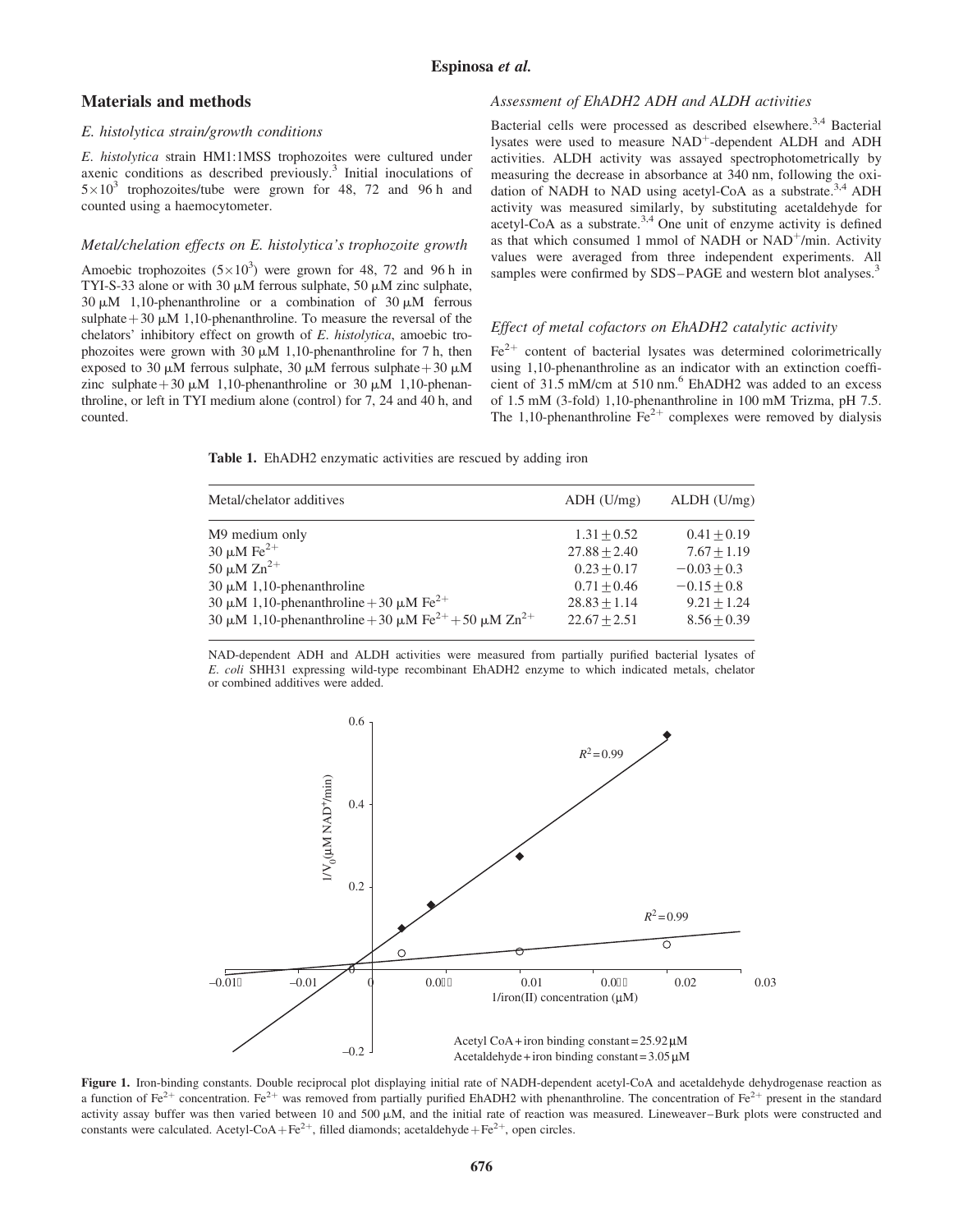against 20 mM Tris–HCl, pH 7.5. ADH and ALDH activities were measured with no ferrous sulphate, 30  $\mu$ M ferrous sulphate, 50  $\mu$ M zinc sulphate,  $30 \mu M$  1,10-phenanthroline or a combination of 30  $\mu$ M ferrous sulphate + 30  $\mu$ M 1,10-phenanthroline. All assays were repeated in triplicate.

### $Fe^{2+}$  affinity and maximum rate

As iron is not strictly a substrate, we use the term 'binding affinity constant' instead of  $K<sub>m</sub>$ . It is inferred that a lower binding affinity constant suggests stronger affinity for iron. The apparent Michaelis– Menten constant for iron binding and the maximum rate of reaction were determined as follows:  $Fe^{2+}$  was removed from partially purified EhADH2.<sup>6</sup> The concentration of  $Fe^{2+}$  present in the standard activity assay buffer was varied between 10 and 500  $\mu$ M, and the initial rate of reaction was measured. Constant values were calculated.

### **Results**

### Iron effects on EhADH2 expression and enzymatic activities

ADH and ALDH activities were enhanced by iron and inhibited by zinc or phenanthroline (Table 1). Iron in combination with phenanthroline or zinc 'rescued' enzymatic activities to levels similar to ones with iron alone (Table 1). SDS–PAGE showed that the effect of iron was not due to altered EhADH2 expression levels (data not shown). The affinity of EhADH2 for iron+acetaldehyde (lower binding constant=3.05  $\mu$ M) was 8.5 times stronger than for iron+acetyl-CoA (25.9  $\mu$ M) (Figure 1).  $V_{\text{max}}$  values were calculated as the maximum rate obtainable by  $Fe<sup>2+</sup>$  saturation in the presence of 0.2 mM acetyl-CoA or 0.5 mM acetaldehyde and 0.2 mM NADH (data not shown).

### Physiological effect of iron on E. histolytica trophozoite growth

As shown in Figure 2(a), zinc and phenanthroline reduced trophozoite growth 1.5-fold compared with medium alone, whereas iron enhanced trophozoite growth 2.5-fold. Iron counteracted the inhibitory effects of phenanthroline and zinc when added together (Figure 2a). Iron starvation by phenanthroline was reversed by iron even after several hours of growth in the presence of chelator (Figure 2b). Initially, the effects of iron starvation on  $E$ .  $coli<sub>pehADH2</sub>$  growth were tested. Iron chelation inhibited the EhADH2-expressing  $E.$  coli; supplemental iron was able to reverse phenanthroline/zinc inhibition (data not shown).

### **Discussion**

Our study shows that EhADH2 requires  $Fe^{2+}$  and is inhibited by phenanthroline/zinc (Table 1 and Figure 1). Zinc, although a divalent cation, is unable to substitute for  $Fe^{2+}$ . EhADH2 activities can be 'rescued' in the presence of chelator by adding saturating  $Fe<sup>2+</sup>$ . The increase in catalytic activity in the  $Fe<sup>2+</sup>$ -chelator combination (Table 1) can be explained by this saturation.  $Fe^{2+}$  forms a complex with phenanthroline in a ratio of 1:3. When  $30 \mu M$ Fe<sup>2+</sup> and 30  $\mu$ M phenanthroline were added, 20  $\mu$ M Fe<sup>2+</sup> remained in solution, increasing both activities. The apparent Michaelis–Menten constant for iron binding in the presence of



Figure 2. (a) Inhibition of trophozoite growth by iron starvation. An initial  $5 \times 10^3$  HM1:1MSS *E. histolytica* trophozoites were inoculated per tube with TYI medium alone (filled triangles),  $30 \mu M$  ferrous sulphate (filled circles), 1,10-phenanthroline (filled diamonds), 50  $\mu$ M zinc sulphate (asterisks) or 30  $\mu$ M ferrous sulphate + 50  $\mu$ M zinc sulphate + 1,10-phenanthroline (filled squares), and counted at 48, 72 and 96 h. (b) Chelator-dependent inhibition is reversed by iron saturation. An initial  $5 \times 10^3$  HM1:1MSS E. histolytica trophozoites were inoculated per tube of TYI medium with  $30 \mu M$ 1,10-phenanthroline for 7 h. After this initial exposure to the chelator, trophozoites were exposed to 30  $\mu$ M ferrous sulphate (filled circles), 30  $\mu$ M 1,10-phenanthroline (filled diamonds) or 30  $\mu$ M ferrous sulphate + 50  $\mu$ M zinc sulphate  $+30 \mu M$  1,10-phenanthroline (filled squares), or left in TYI medium alone (filled triangles), and counted at 7, 24 and 40 h. The time when second additions were supplemented (after the 7 h) is indicated by an arrow.

acetaldehyde and acetyl-CoA is seen in Figure 1. A lower apparent Michaelis–Menten constant for iron  $(3.1 \mu M)$  with acetaldehyde confirms the importance of Fe<sup>2+</sup> in E. histolytica's conversion of acetaldehyde into ethanol. However, we also detected an apparent Michaelis–Menten constant for iron in the presence of acetyl-CoA  $(26 \mu M)$ , which suggests that the ALDH activity requires an intact N-terminus and C-terminus (Table 1, Figure 1 and site-directed mutagenesis<sup>3</sup>). A recent study showed that E. coli SHH31, transformed with the N-terminal ALDH domain, retains 30% of ALDH enzymatic activity compared with the wild-type  $EhADH2$ .<sup>7</sup> Based on our findings, we conclude that EhADH2 could have diverged structurally/functionally from the ancestral enzyme, as ADH and ALDH depend on iron binding for activity. Alternatively, an additional iron-binding site (and more than one iron) could be involved in the reaction as the  $K<sub>m</sub>$  for NADH is similar for acetaldehyde and acetyl-CoA.3

Iron increased E. histolytica trophozoite growth (Figure 2a). Growth inhibition of amoebic trophozoites by phenanthroline/ zinc was countered by supplementary iron (Figure 2a). Although